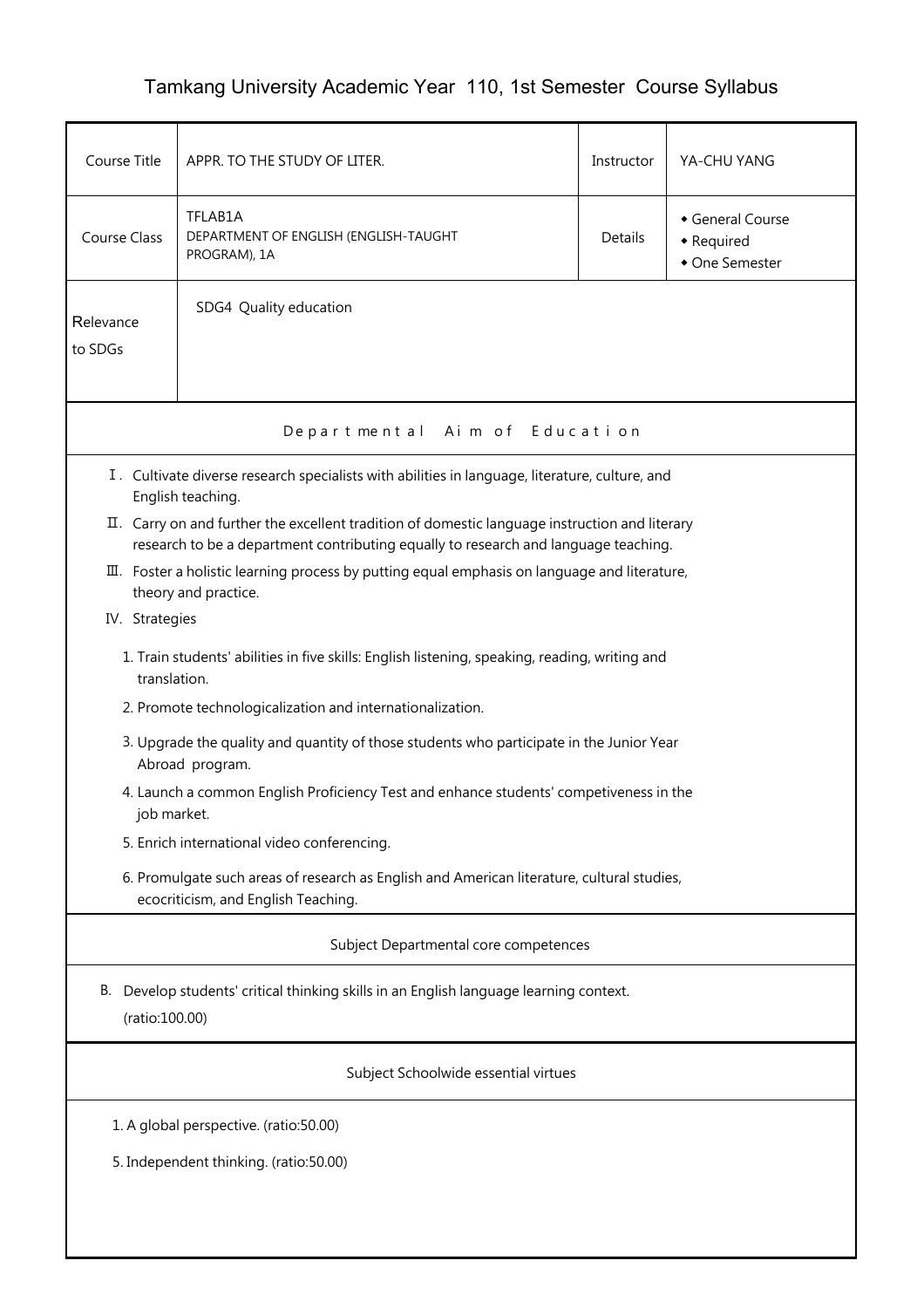|                                                                                                                                                                                                                                                                                                                                                                                                                      | Course<br>Introduction                                                                                                                         |                                                                             | with diverse literary approaches and techniques. | This course aims to teach students to critically read, respond to, and write about<br>literature. Course readings will cover a wide range of fiction to familiarize students |                                                                                                                                         |  |
|----------------------------------------------------------------------------------------------------------------------------------------------------------------------------------------------------------------------------------------------------------------------------------------------------------------------------------------------------------------------------------------------------------------------|------------------------------------------------------------------------------------------------------------------------------------------------|-----------------------------------------------------------------------------|--------------------------------------------------|------------------------------------------------------------------------------------------------------------------------------------------------------------------------------|-----------------------------------------------------------------------------------------------------------------------------------------|--|
| The correspondences between the course's instructional objectives and the cognitive, affective,<br>and psychomotor objectives.<br>Differentiate the various objective methods among the cognitive, affective and psychomotor<br>domains of the course's instructional objectives.                                                                                                                                    |                                                                                                                                                |                                                                             |                                                  |                                                                                                                                                                              |                                                                                                                                         |  |
| I. Cognitive: Emphasis upon the study of various kinds of knowledge in the cognition of<br>the course's veracity, conception, procedures, outcomes, etc.<br>II. Affective: Emphasis upon the study of various kinds of knowledge in the course's appeal,<br>morals, attitude, conviction, values, etc.<br>III. Psychomotor: Emphasis upon the study of the course's physical activity and technical<br>manipulation. |                                                                                                                                                |                                                                             |                                                  |                                                                                                                                                                              |                                                                                                                                         |  |
| No.                                                                                                                                                                                                                                                                                                                                                                                                                  |                                                                                                                                                | <b>Teaching Objectives</b><br>objective methods                             |                                                  |                                                                                                                                                                              |                                                                                                                                         |  |
| $\mathbf 1$                                                                                                                                                                                                                                                                                                                                                                                                          | This course aims to equip students with various tools and strategies<br>Cognitive<br>to critically read and creatively think about literature. |                                                                             |                                                  |                                                                                                                                                                              |                                                                                                                                         |  |
|                                                                                                                                                                                                                                                                                                                                                                                                                      |                                                                                                                                                |                                                                             |                                                  | The correspondences of teaching objectives : core competences, essential virtues, teaching methods, and assessment                                                           |                                                                                                                                         |  |
| No.                                                                                                                                                                                                                                                                                                                                                                                                                  | Core Competences                                                                                                                               |                                                                             | <b>Essential Virtues</b>                         | <b>Teaching Methods</b>                                                                                                                                                      | Assessment                                                                                                                              |  |
| 1                                                                                                                                                                                                                                                                                                                                                                                                                    | B                                                                                                                                              |                                                                             | 15                                               | Lecture, Discussion, Practicum                                                                                                                                               | Testing, Study<br>Assignments,<br>Discussion(including<br>classroom and online),<br>Practicum,<br>Report(including oral and<br>written) |  |
|                                                                                                                                                                                                                                                                                                                                                                                                                      |                                                                                                                                                |                                                                             |                                                  | Course Schedule                                                                                                                                                              |                                                                                                                                         |  |
| Week                                                                                                                                                                                                                                                                                                                                                                                                                 | Date                                                                                                                                           |                                                                             |                                                  | <b>Course Contents</b>                                                                                                                                                       | Note                                                                                                                                    |  |
| 1                                                                                                                                                                                                                                                                                                                                                                                                                    | $110/09/22 \sim$<br>110/09/28                                                                                                                  | Introduction                                                                |                                                  |                                                                                                                                                                              |                                                                                                                                         |  |
| 2                                                                                                                                                                                                                                                                                                                                                                                                                    | $110/09/29 \sim$<br>110/10/05                                                                                                                  | Narration and Point of View--Edgar Allan Poe's "The<br>Cask of Amontillado" |                                                  |                                                                                                                                                                              |                                                                                                                                         |  |
| 3                                                                                                                                                                                                                                                                                                                                                                                                                    | $110/10/06$ ~<br>110/10/12                                                                                                                     | Setting-- James Joyce's "Araby"                                             |                                                  |                                                                                                                                                                              |                                                                                                                                         |  |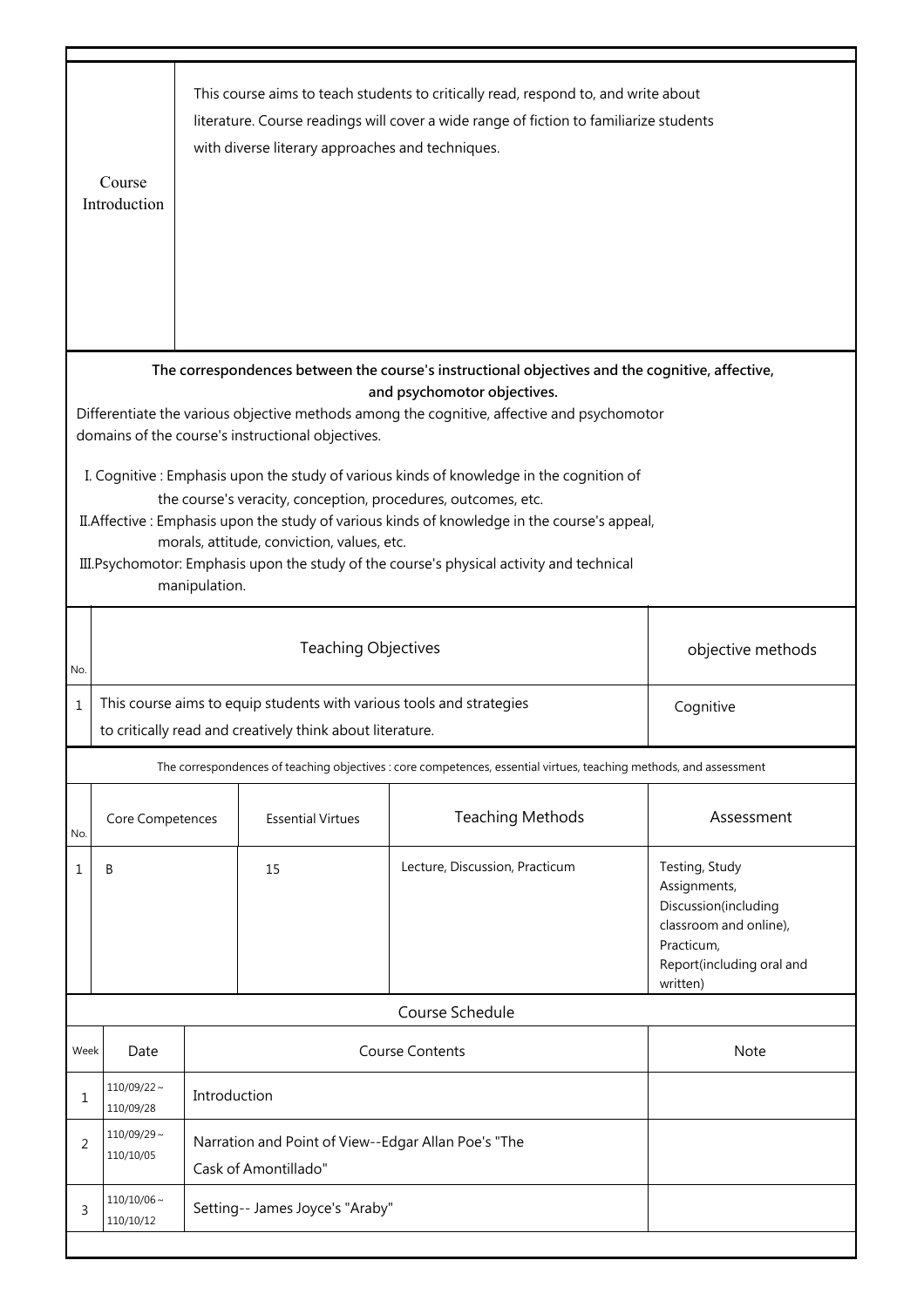| 4                                          | $110/10/13$ ~<br>110/10/19    | Plot-- Joyce Carol Oats's "Where Are You Going, Where<br>Have You Been?"                                                                                                                                                    |  |  |
|--------------------------------------------|-------------------------------|-----------------------------------------------------------------------------------------------------------------------------------------------------------------------------------------------------------------------------|--|--|
| 5                                          | $110/10/20$ ~<br>110/10/26    | Symbol and Figurative Language-- Nathaniel<br>Hawthorne's "The Birth-Mark"                                                                                                                                                  |  |  |
| 6                                          | $110/10/27$ ~<br>110/11/02    | Symbol and Figurative Language-- A. S. Byatt's "The<br>Thing in the Forest"                                                                                                                                                 |  |  |
| 7                                          | $110/11/03$ ~<br>110/11/09    | Writing about Fiction-- Raymond Carver's "Cathedral"                                                                                                                                                                        |  |  |
| 8                                          | $110/11/10 \sim$<br>110/11/16 | Writing about Fiction-- Raymond Carver's "Cathedral"                                                                                                                                                                        |  |  |
| 9                                          | $110/11/17$ ~<br>110/11/23    | Midterm Exam Week                                                                                                                                                                                                           |  |  |
| 10                                         | $110/11/24$ ~<br>110/11/30    | Ernest Hemmingway's "Hills Like White Elephants"                                                                                                                                                                            |  |  |
| 11                                         | $110/12/01$ ~<br>110/12/07    | Charlotte Perkins Gilman's "The Yellow Wallpaper"                                                                                                                                                                           |  |  |
| 12                                         | $110/12/08 \sim$<br>110/12/14 | Franz Kafka's "A Hunger Artist"                                                                                                                                                                                             |  |  |
| 13                                         | $110/12/15$ ~<br>110/12/21    | Gabriel García Márquez's "A Very Old Man with<br>Enormous Wings: A Tale for Children"                                                                                                                                       |  |  |
| 14                                         | $110/12/22$ ~<br>110/12/28    | Alice Munro's "Boys and Girls"                                                                                                                                                                                              |  |  |
| 15                                         | $110/12/29$ ~<br>111/01/04    | <b>Final Project Presentations</b>                                                                                                                                                                                          |  |  |
| 16                                         | $111/01/05$ ~<br>111/01/11    | <b>Final Project Presentations</b>                                                                                                                                                                                          |  |  |
| 17                                         | $111/01/12 \sim$<br>111/01/18 | Final Exam Week                                                                                                                                                                                                             |  |  |
| 18                                         | $111/01/19$ ~<br>111/01/25    |                                                                                                                                                                                                                             |  |  |
|                                            | Requirement                   |                                                                                                                                                                                                                             |  |  |
| <b>Teaching Facility</b>                   |                               | Computer, Projector                                                                                                                                                                                                         |  |  |
| Textbooks and<br><b>Teaching Materials</b> |                               | The Norton Introduction to Literature/ Portable 13th edition/ Kelly J. Mays                                                                                                                                                 |  |  |
| References                                 |                               |                                                                                                                                                                                                                             |  |  |
| Number of<br>Assignment(s)                 |                               | 3<br>(Filled in by assignment instructor only)                                                                                                                                                                              |  |  |
| Grading<br>Policy                          |                               | $\blacklozenge$ Midterm Exam: 30.0 %<br>Attendance:<br>$\blacklozenge$ Mark of Usual : 20.0 %<br>%<br>$\blacktriangleright$ Final Exam:<br>30.0 %<br>$\blacktriangleright$ Other $\langle$ Final Project $\rangle$ : 20.0 % |  |  |